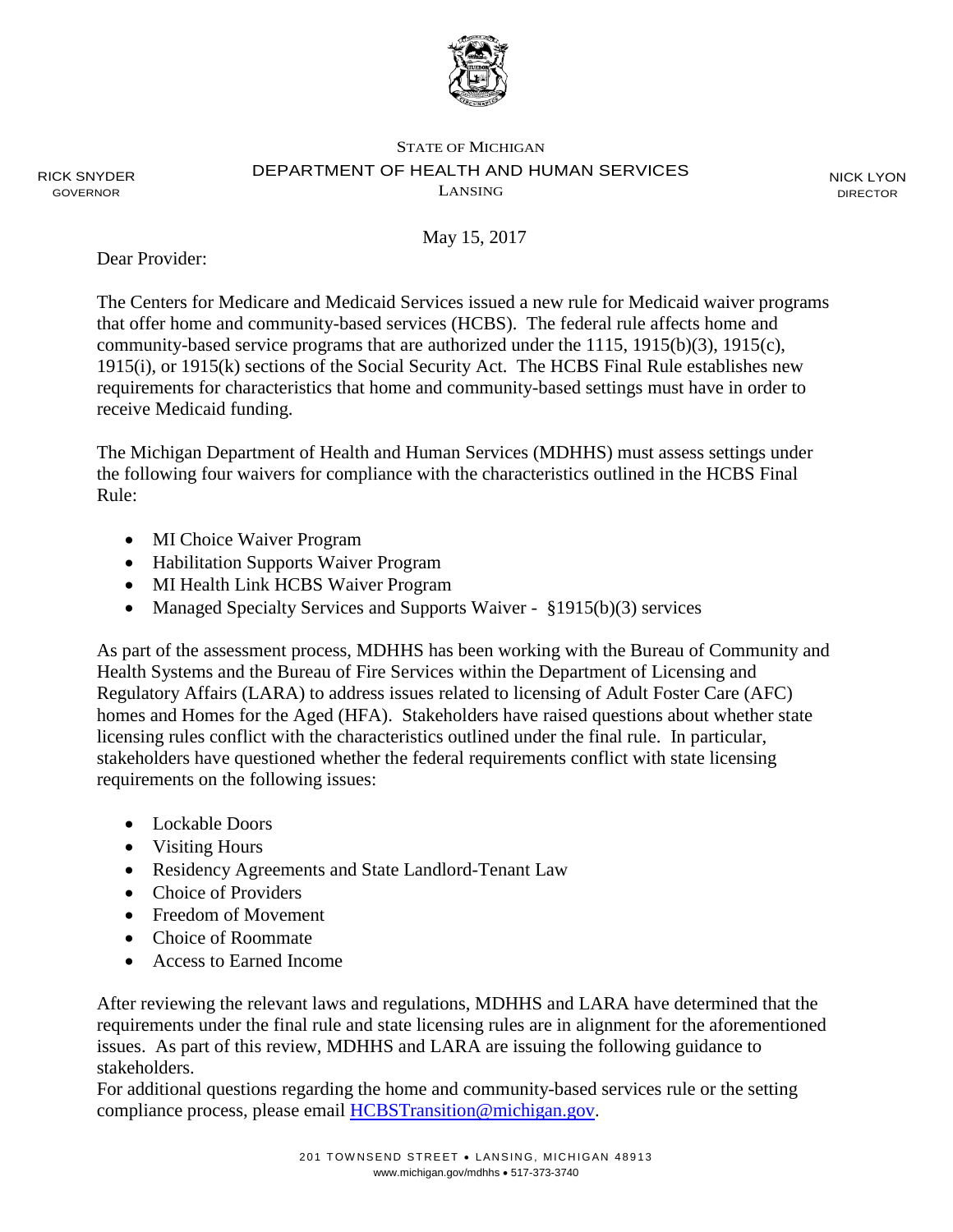Thank you for your attention to this matter.

Ruhard Mila

Richard C. Miles Director, Bureau of Medicaid Policy and Health System Innovation Department of Health and Human Services

Thomas A Nemwich

Thomas J. Renwick Director, Bureau of Community Based Services Department of Health and Human Services

King Silvy

Kevin Sehlmeyer State Fire Marshal Department of Licensing and Regulatory Affairs

Lawy / fourth

Larry Horvath Director, Bureau of Community & Health Systems Department of Licensing and Regulatory Affairs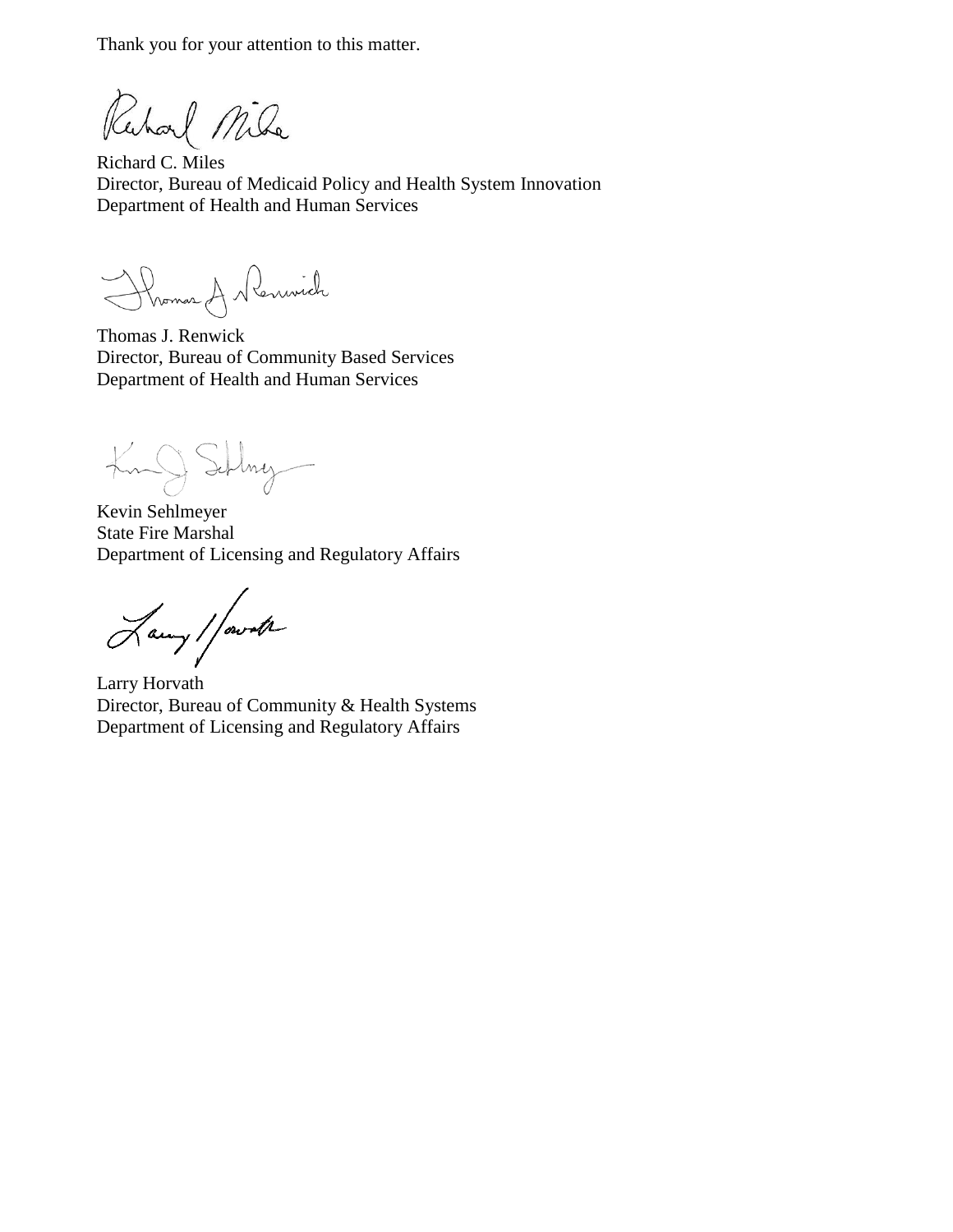## **INTRODUCTION KEY TERMS AND ASSOCIATED ACRONYMS**

The following key terms and associated acronyms are used in this document:

| Term                                                 | Acronym      | Definition                                                                                                                                                                                                                                                                                                                                          |
|------------------------------------------------------|--------------|-----------------------------------------------------------------------------------------------------------------------------------------------------------------------------------------------------------------------------------------------------------------------------------------------------------------------------------------------------|
| <b>Adult Foster Care Home</b>                        | <b>AFC</b>   | "Adult foster care congregate facility" means an adult<br>foster care facility with the approved capacity to receive<br>more than 20 adults to be provided with foster care.                                                                                                                                                                        |
|                                                      |              | "Adult foster care family home" means a private<br>residence with the approved capacity to receive 6 or<br>fewer adults to be provided with foster care for 5 or<br>more days a week and for 2 or more consecutive weeks.<br>The adult foster care family home licensee shall be a<br>member of the household, and an occupant of the<br>residence. |
|                                                      |              | "Adult foster care large group home" means an adult<br>foster care facility with the approved capacity to receive<br>at least 13 but not more than 20 adults to be provided<br>with foster care.                                                                                                                                                    |
|                                                      |              | "Adult foster care small group home" means an adult<br>foster care facility with the approved capacity to receive<br>12 or fewer adults to be provided with foster care.                                                                                                                                                                            |
| Bureau of Community and<br><b>Health Systems</b>     | <b>BCHS</b>  | BCHS is the bureau within LARA that is responsible for<br>licensing and certifying facilities and agencies including<br>licensing of Adult Foster Care and Home for the Aged<br>facilities.                                                                                                                                                         |
| <b>Bureau of Fire Services</b>                       | <b>BFS</b>   | BFS is the bureau within LARA that is responsible for<br>ensuring facilities are constructed and maintained in<br>accordance with the Life Safety Code.                                                                                                                                                                                             |
| Centers for Medicare and<br><b>Medicaid Services</b> | <b>CMS</b>   | A federal agency within the United States Department<br>of Health and Human Services that works in partnership<br>with State governments to administer the Medicaid<br>program.                                                                                                                                                                     |
| <b>Continuing Care Community</b><br>Disclosure Act   | <b>CCCDA</b> | An Act to regulate long-term leases in adult foster care<br>facilities, independent living units, nursing homes,<br>homes for the aged, home care service agencies and<br>hospices. (MCL 554.901 et. seq.) This Act excludes<br>adult foster care homes and homes for the aged from the<br>state's landlord tenant laws                             |
| <b>Earned Income</b>                                 |              | Earned income is income received from another person<br>or organization or from self-employment for duties that<br>were performed for remuneration or profit. Some rental<br>income is considered earned.                                                                                                                                           |
| <b>Foster Care</b>                                   |              | "Foster care" means the provision of supervision,<br>personal care, and protection in addition to room and<br>board, for 24 hours a day, 5 or more days a week, and<br>for 2 or more consecutive weeks for compensation.                                                                                                                            |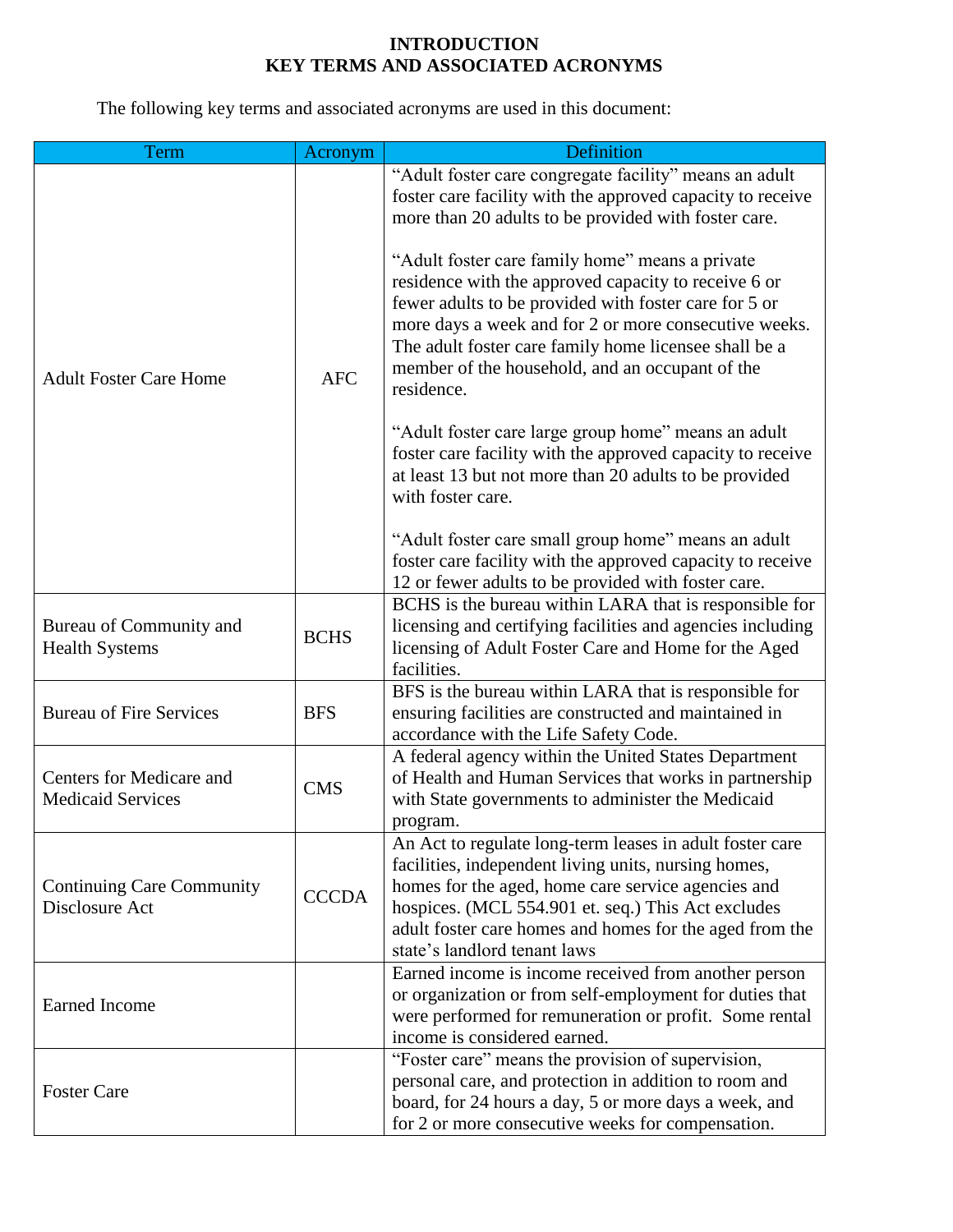| Home and Community Based-<br><b>Services Final Rule</b>                       | <b>HCBS</b><br>Final<br>Rule | The HCBS Final Rule establishes new federal<br>requirements for different Medicaid authorities that<br>allow States to provide home and community-based<br>long term services and supports to eligible persons. The<br>rule requires Medicaid Home and Community-Based<br>Services (HCBS) Waiver Programs to ensure that<br>waiver participants have full access to benefits of<br>community living and opportunity to receive services in<br>the most integrated settings.                                                                                                              |
|-------------------------------------------------------------------------------|------------------------------|------------------------------------------------------------------------------------------------------------------------------------------------------------------------------------------------------------------------------------------------------------------------------------------------------------------------------------------------------------------------------------------------------------------------------------------------------------------------------------------------------------------------------------------------------------------------------------------|
| Home for the Aged                                                             | <b>HFA</b>                   | "Home for the aged" means a supervised personal care<br>facility, other than a hotel, adult foster care facility,<br>hospital, nursing home, or county medical care facility<br>that provides room, board, and supervised personal care<br>to 21 or more unrelated, non-transient, individuals 60<br>years of age or older. Home for the aged includes a<br>supervised personal care facility for 20 or fewer<br>individuals 60 years of age or older if the facility is<br>operated in conjunction with and as a distinct part of a<br>licensed nursing home.                           |
| Lockable Door                                                                 |                              | A lockable door is a side-hinged, permanently mounted<br>door that is equipped with positive-latching, non-<br>locking-against-egress hardware. The hardware must be<br>able to be opened from the inside of a room with a<br>single motion; such as a turn of a knob or push of a<br>handle, even if the door is locked.                                                                                                                                                                                                                                                                |
| Medicaid-Funded Home and<br><b>Community-Based Services</b>                   |                              | Services and supports that are offered through a Home<br>and Community-Based Services Waiver program<br>reimbursed by Medicaid.                                                                                                                                                                                                                                                                                                                                                                                                                                                          |
| Medicaid Home and<br><b>Community-Based Services</b><br>(HCBS) Waiver Program |                              | Medicaid HCBS Waiver Program allows a State<br>Medicaid Agency to meet the needs of people who<br>prefer to get long-term care services and supports in<br>their home or community, rather than in an institutional<br>setting. The Program requires that HCB services follow<br>an individualized and person-centered plan of care.                                                                                                                                                                                                                                                     |
| Michigan Compiled Laws<br>Annotated                                           | <b>MCLA</b>                  | Complete text of Michigan statutes, supplemented by<br>succinct annotations.                                                                                                                                                                                                                                                                                                                                                                                                                                                                                                             |
| Michigan Department of Health<br>and Human Services                           | <b>MDHHS</b>                 | MDHHS is the Department within the State of Michigan<br>that is responsible for administering the Michigan<br>Medicaid Program. MDHHS is also responsible for<br>implementing HCBS Final Rule.                                                                                                                                                                                                                                                                                                                                                                                           |
| Michigan Department of<br>Licensing and Regulatory<br>Affairs                 | LARA                         | LARA is responsible for safeguarding Michigan's<br>citizens through a simple, fair, efficient and transparent<br>regulatory structure.                                                                                                                                                                                                                                                                                                                                                                                                                                                   |
| Person Centered Planning                                                      | <b>PCP</b>                   | Person-Centered Planning (PCP) means a process for<br>planning and supporting the person receiving services<br>that builds upon his or her capacity to engage in<br>activities that promote community life and that honors<br>the person's preferences, choices, and abilities. The PCP<br>process involves families, friends, and professionals as<br>the person desires or requires. PCP is required by state<br>law (Michigan Mental Health Code MCL 330.1712 and<br>federal law (42 CFR 441.540) as the way that people<br>plan for the services and supports that they receive from |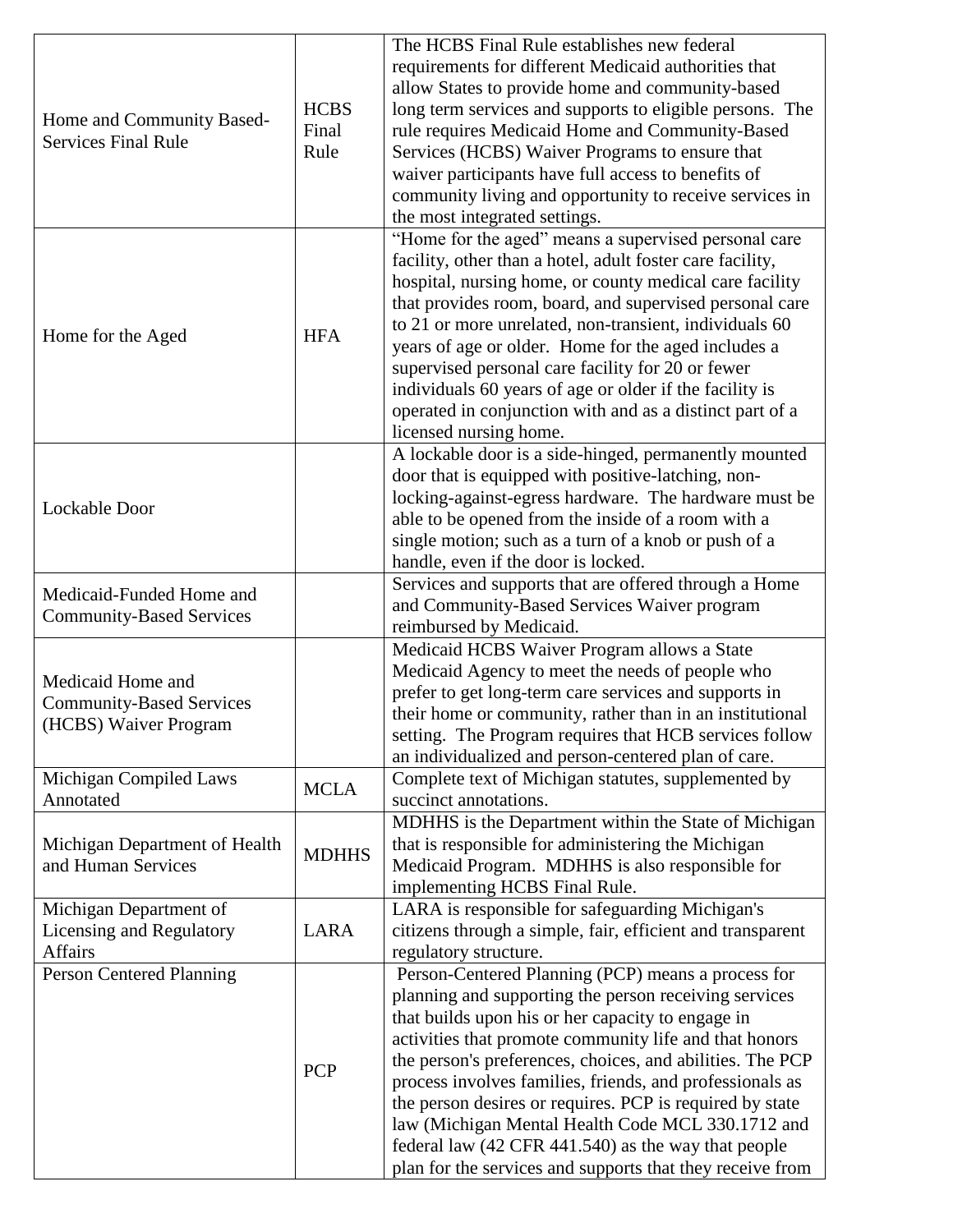|                                | the community mental health system. PCP is used             |
|--------------------------------|-------------------------------------------------------------|
|                                | anytime an individual's goals, desires, circumstances,      |
|                                | preferences, or needs change.                               |
|                                | A provider-owned and controlled setting is a setting that   |
|                                | is owned and controlled by a Prepaid Inpatient Health       |
|                                | Plan, Community Mental Health Service Provider, or          |
|                                | contracted provider. A residential setting may be           |
|                                | provider-owned and controlled if the waiver participant     |
| Provider-Owned and Controlled  | lives in a private residence that is owned or controlled    |
|                                | by the Prepaid Inpatient Health Plan, Community             |
|                                | Mental Health Service provider, or the contracted           |
|                                | provider. "Controlled" means the person accepts the         |
|                                | provider's staff as part of the living arrangement -        |
|                                | provider controls the "choice" of who delivers the direct   |
|                                | services in a package deal.                                 |
|                                | A residency agreement is a written, legally-enforceable     |
|                                | agreement between a resident and owner that outlines        |
|                                | the rights and protections when residing in a residential   |
|                                | property. A residency agreement must be in compliance       |
| <b>Residency Agreement</b>     | with state-landlord tenant law unless the residential       |
|                                | setting is regulated under other statutes such as state     |
|                                | licensing laws and the Continuing Care Community            |
|                                | Disclosure Act. A residency agreement may also be           |
|                                | known as a "Lease".                                         |
|                                | A resident care agreement is the document which is          |
|                                | established between the resident or the resident's          |
|                                | designated representative, the responsible agency, if       |
|                                | applicable, and the licensee and which specifies the        |
|                                | responsibilities of each party. A resident care agreement   |
|                                | shall include all of the following:                         |
|                                | (a) An agreement to provide care, supervision, and          |
|                                | protection, and to assure transportation services to the    |
|                                | resident as indicated in the resident's written assessment  |
|                                | plan and health care appraisal.                             |
|                                | (b) A description of services to be provided and the fee    |
|                                | for the service.                                            |
| <b>Resident Care Agreement</b> | (c) A description of additional costs in addition to the    |
|                                | basic fee that is charged.                                  |
|                                | (d) A description of the transportation services that are   |
|                                | provided for the basic fee that is charged and the          |
|                                | transportation services that are provided at an extra cost. |
|                                | (e) An agreement by the resident or the resident's          |
|                                | designated representative or responsible agency to          |
|                                | provide necessary intake information to the licensee,       |
|                                | including health-related information at the time of         |
|                                | admission.                                                  |
|                                | (f) An agreement by the resident or the resident's          |
|                                | designated representative to provide a current health       |
|                                | care appraisal as required by subrule (10) of this rule.    |
|                                | (g) An agreement by the resident to follow the house        |
|                                | rules that are provided to him or her. (See HCBS house      |
|                                | rule exception statement on page 9)                         |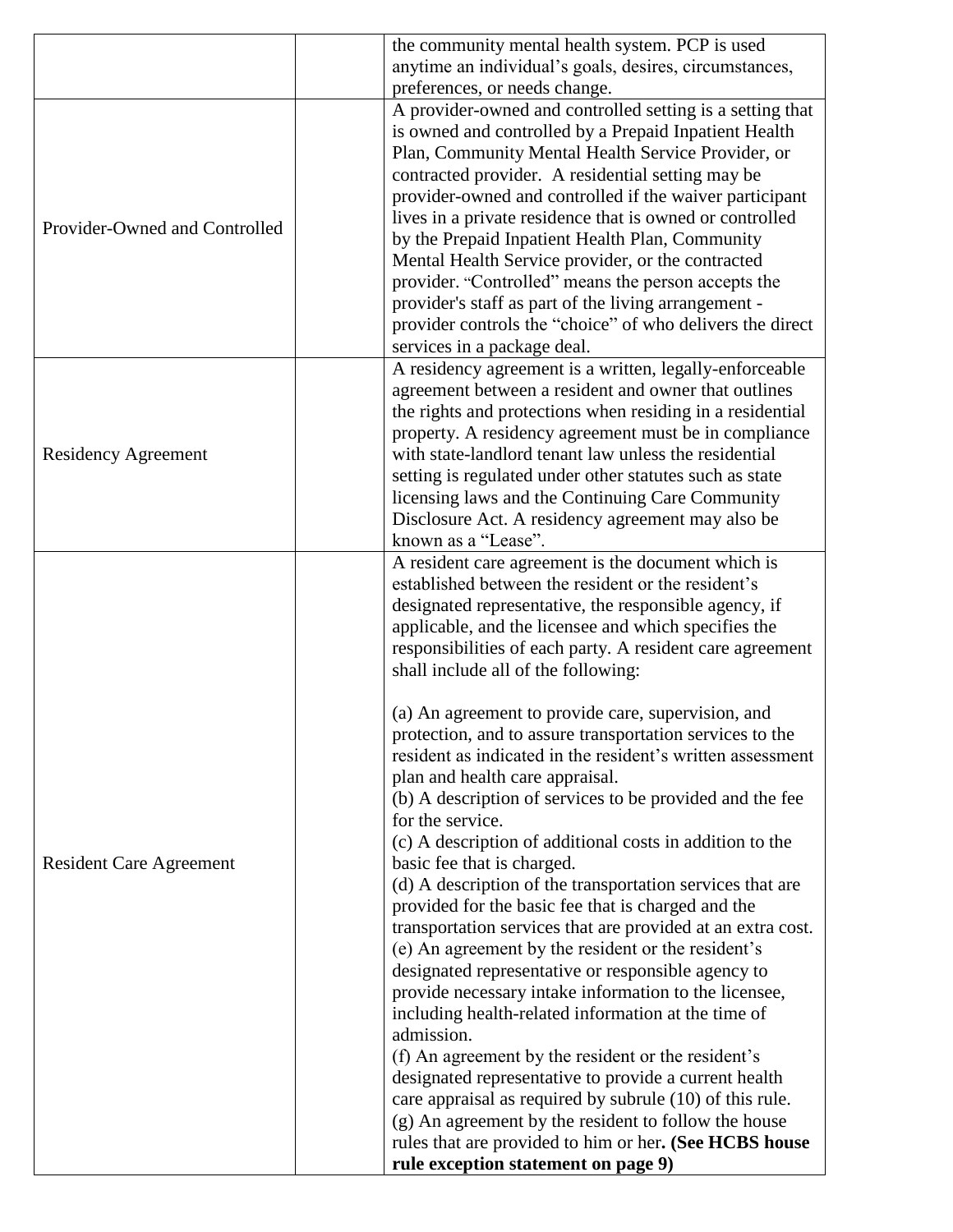|                                       | (h) An agreement by the licensee to respect and            |
|---------------------------------------|------------------------------------------------------------|
|                                       | safeguard the resident's rights and to provide a written   |
|                                       | copy of these rights to the resident.                      |
|                                       | (i) An agreement between the licensee and the resident     |
|                                       | or the resident's designated representative to follow the  |
|                                       | home's discharge policy and procedures.                    |
|                                       | (i) A statement of the home's refund policy. The home's    |
|                                       | refund policy shall meet the requirements of R             |
|                                       | 400.14315.                                                 |
|                                       | (k) A description of how a resident's funds and            |
|                                       | valuables will be handled and how the incidental needs     |
|                                       | of the resident will be met.                               |
|                                       | (1) A statement by the licensee that the home is licensed  |
|                                       | by the department to provide foster care to adults.        |
|                                       | (7) A department resident care agreement form shall be     |
|                                       | used unless prior authorization for a substitute form has  |
|                                       | been granted, in writing, by the department. A resident    |
|                                       | shall be provided the care and services as stated in the   |
|                                       | written resident care agreement.                           |
|                                       | The individual Plan of Service (IPOS) is a written         |
|                                       | individual plan of services developed in partnership       |
|                                       | with the individual receiving services. The IPOS shall     |
|                                       | consist of a treatment plan, a support plan, or both. It   |
|                                       | must include the amount, scope and duration for each       |
|                                       | service and support. A treatment plan shall establish      |
|                                       | meaningful and measurable goals with the individual        |
|                                       | receiving services. The IPOS shall address, as either      |
|                                       | desired or required by the recipient, the recipient's need |
|                                       | for food, shelter, clothing, health care, employment       |
| Service Plan                          | opportunities, educational opportunities, legal services,  |
|                                       | transportation, and recreation. The IPOS shall be kept     |
|                                       | current and shall be modified when indicated (reviewed     |
|                                       | and renewed at least annually). The individual in charge   |
|                                       | of implementing the IPOS shall be designated in the        |
|                                       | plan.                                                      |
|                                       | The use of the Person Centered Planning process (PCP)      |
|                                       | is required by state law (Michigan Mental Health Code      |
|                                       | MCL 330.1712 and federal law (42 CFR 441.540) as the       |
|                                       | way that people plan for the services and supports that    |
|                                       | they receive from the community mental health system.      |
|                                       | State landlord-tenant law governs the rental of            |
|                                       | commercial and residential property. For the purposes      |
| <b>State Landlord-Tenant Law</b>      | of this document, the definition of state landlord-tenant  |
|                                       | law includes but is not exclusively limited to (1) MCL     |
|                                       | 554.631 to 554.641; and                                    |
|                                       | (2) MCL 600.5701 to 600.5759.                              |
| <b>State Licensing Administrative</b> | Rules developed by LARA in accordance with the law         |
| Rules                                 | in order to ensure the safety of residents in HFA and      |
|                                       | AFC facilities.                                            |
| <b>Unearned Income</b>                | Unearned income is all income that is not earned.          |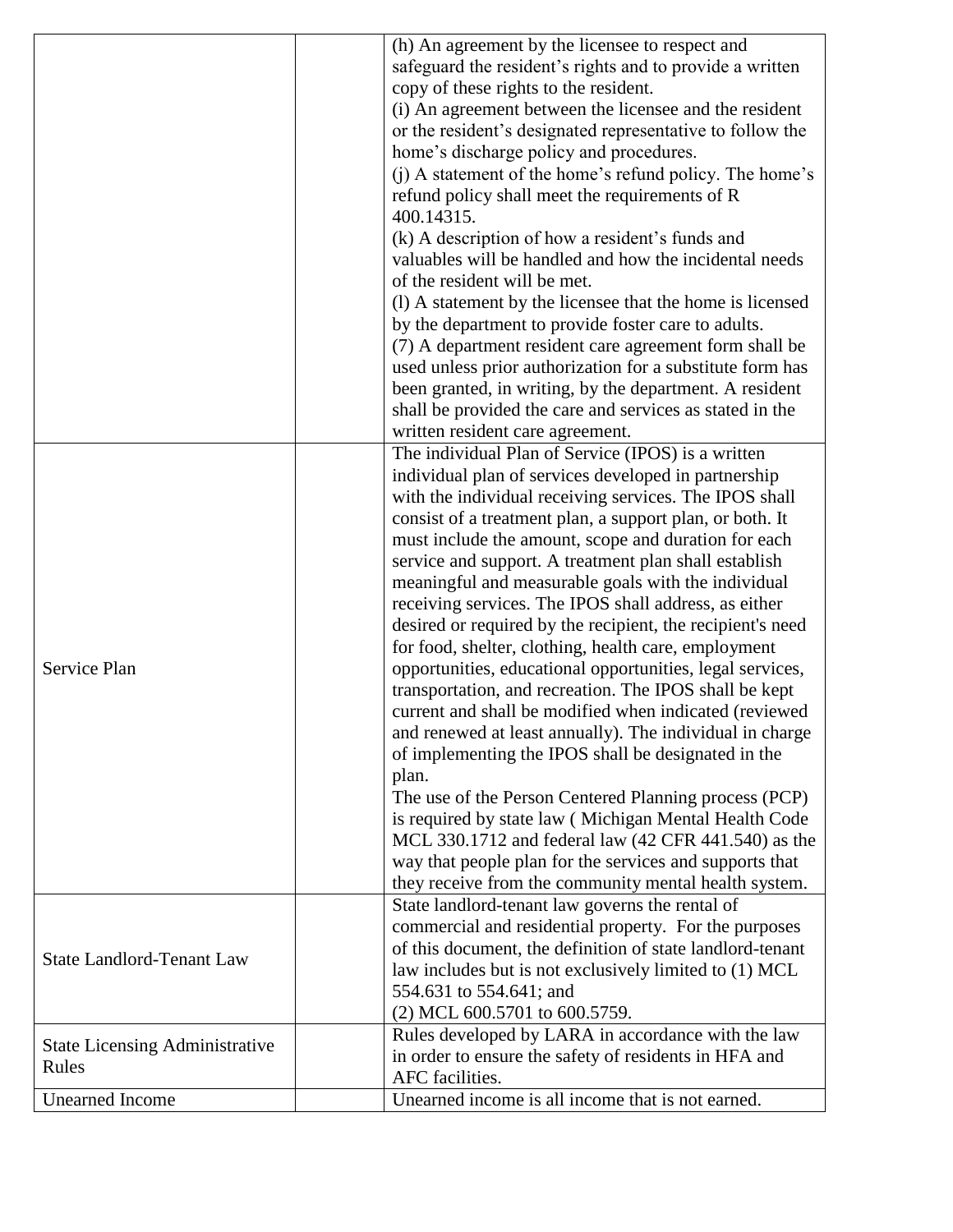### **LOCKABLE DOORS**

The HCBS Final Rule requires residential settings to offer units that have bedroom and bathroom doors that are lockable by the individual, with only appropriate staff having keys to doors. Both the BFS and the BCHS allows AFC and HFA facilities to have bedroom and bathroom doors that are lockable from the inside of the room. In order to meet both the HCBS Final Rule and AFC/HFA licensing requirements, the bedroom door shall be equipped with a side-hinged, permanently mounted door that is equipped with positive-latching, non-locking-against-egress hardware (hardware that can be opened from the inside of a room with a single motion; such as a turn of a knob or push of a handle, even if the door is locked).

This requirement also applies to bathroom doors. In accordance with the AFC/HFA licensing requirements, appropriate staff must have a key to the bedroom or bathroom door if the individual has a lockable door, this key should be stored in an area not accessible to all staff and residents.

The associated licensing rules for bedroom and bathroom doors are as follows: R 400.1430 (2), R 400.1431 (3), R 400.14407 (3) and R 400.14408 (4) R 400.15407 (3) and R 400.15408 (4).

## **VISITING HOURS**

The HCBS Final Rule requires residential settings to allow individuals to have visitors of their choosing at any time.

## **RESIDENCY AGREEMENT AND STATE LANDLORD-TENANT LAW**

The HCBS Final Rule states that settings must have several "qualities" in order to be considered home and community-based. More specifically, a residential setting that is provider-owned or controlled must demonstrate the following qualities:

The unit or dwelling is a specific physical place that can be owned, rented, or occupied under a legally enforceable agreement by the individual receiving services, and the individual has, at a minimum, the same responsibilities and protections from eviction that tenants have under the landlord/tenant law of the State, county, city, or other designated entity. For settings in which landlord tenant laws do not apply, the State must ensure that a lease, residency agreement or other form of written agreement will be in place for each HCBS participant, and that the document provides protections that address eviction processes and appeals comparable to those provided under the jurisdiction's landlord tenant law.

The Continuing Care Community Disclosure Act specifically exempts certain facilities, such as AFCs and HFAs from the state's landlord tenant laws. Consequently, these licensed settings, pursuant to HCBS Final Rule, must have a legally enforceable residential agreement that provides protections that address eviction processes and appeals comparable to the state's landlord tenant laws.

MDHHS has determined that current state licensing rules offer comparable protections and rights as the state's landlord-tenant laws on issues related to discharge processes and appeals. Specifically, both the state's landlord tenant laws and state's licensing rules require prior notice and an opportunity to appeal or contest the eviction or discharge to an impartial decision maker. However, unlike the landlord tenant laws, the licensing rules have built in protections to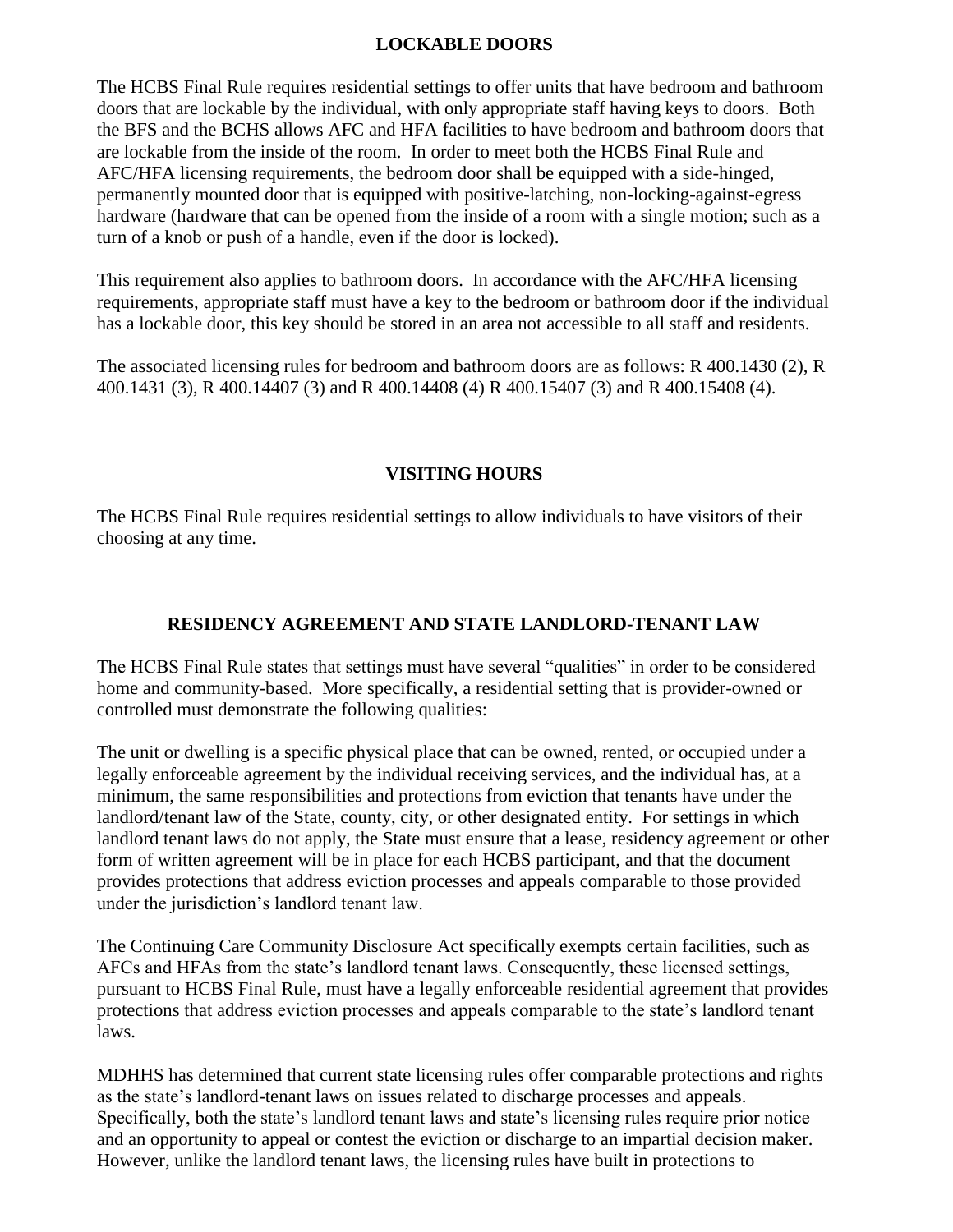accommodate the health, safety and wishes of the resident. MDHHS has determined that the variance between the licensing rules and landlord tenant laws, provide comparable protections as the state's landlord tenant laws and additionally allow the setting to make person centered placement decisions in accordance with the resident's wishes and for the resident's health and safety that would not be permitted under the state's landlord tenant laws.

MDHHS and LARA also agreed that both AFC and HFA licensed facilities must have a residential agreement that outlines these protections and rights. Because current state licensing rules offer comparable protections to state landlord-tenant laws, a residency agreement for a licensed setting that meet the requirements of state licensing rules may also meet the requirements of the HCBS Final Rule if the residency agreement includes information on discharge processes and complaints.

Based on these findings, MDHHS and LARA have determined that both AFC and HFA facilities may use residency agreements to meet the requirements of state licensing rules and the HCBS Final Rule under the following conditions:

- AFC Homes: State licensing rules require AFC homes to use the BCAL-3266 Resident Care Agreement form. MDHHS and LARA have agreed that the BCAL-3266 form meets the requirements of the HCBS Final Rule if the licensee also provides information on discharge processes and complaints to the resident. MDHHS and LARA have also created a supplemental document, known as the "Summary of Resident Rights: Discharges and Complaints", which could be used by an AFC home in conjunction with BCAL-3266 form to meet the requirements of state licensing rules and the HCBS Final Rule. Licensees may still use their own residency agreements if the residency agreement outlines the relevant discharge and complaints processes and meets all applicable state and federal requirements.
- HFA Homes: State licensing rules do not require HFA homes to use a specific document as a residency agreement. MDHHS and LARA have agreed that licensees may design and use their own residency agreements to meet the federal requirement if the residency agreement outlines the relevant discharge and complaints processes and meets all applicable state and federal requirements. MDHHS and LARA have also agreed that licensees could use the Summary of Resident Rights: Discharges and Complaints document to fulfill the state and federal requirement to outline relevant discharge and complaint processes.

After also comparing this interpretation to existing state requirements, MDHHS and LARA have agreed that this interpretation complies with rules R  $400.14301(6)$ ,  $400.15301(6)$ , and R 400.1407(5) as outlined by the BCHS.

The BCAL-3266 form and Summary of Resident Rights: Discharges and Complaints document can be found online at the following locations:

| <b>Name of the Document</b> | <b>Location</b>                                        |
|-----------------------------|--------------------------------------------------------|
|                             | www.michigan.gov/lara >> Community and Health Systems  |
| <b>BCAL-3266</b>            | >> Adult Foster Care >> Resident Care Agreement BCAL-  |
|                             | 3266                                                   |
| <b>Summary of Resident</b>  | www.michigan.gov/mdhhs $\gg$ Assistance Programs $\gg$ |
| Rights: Discharges and      | Health Care Coverage (Click on the tab) >> Home and    |
| Complaints                  | <b>Community-Based Services Program Transition</b>     |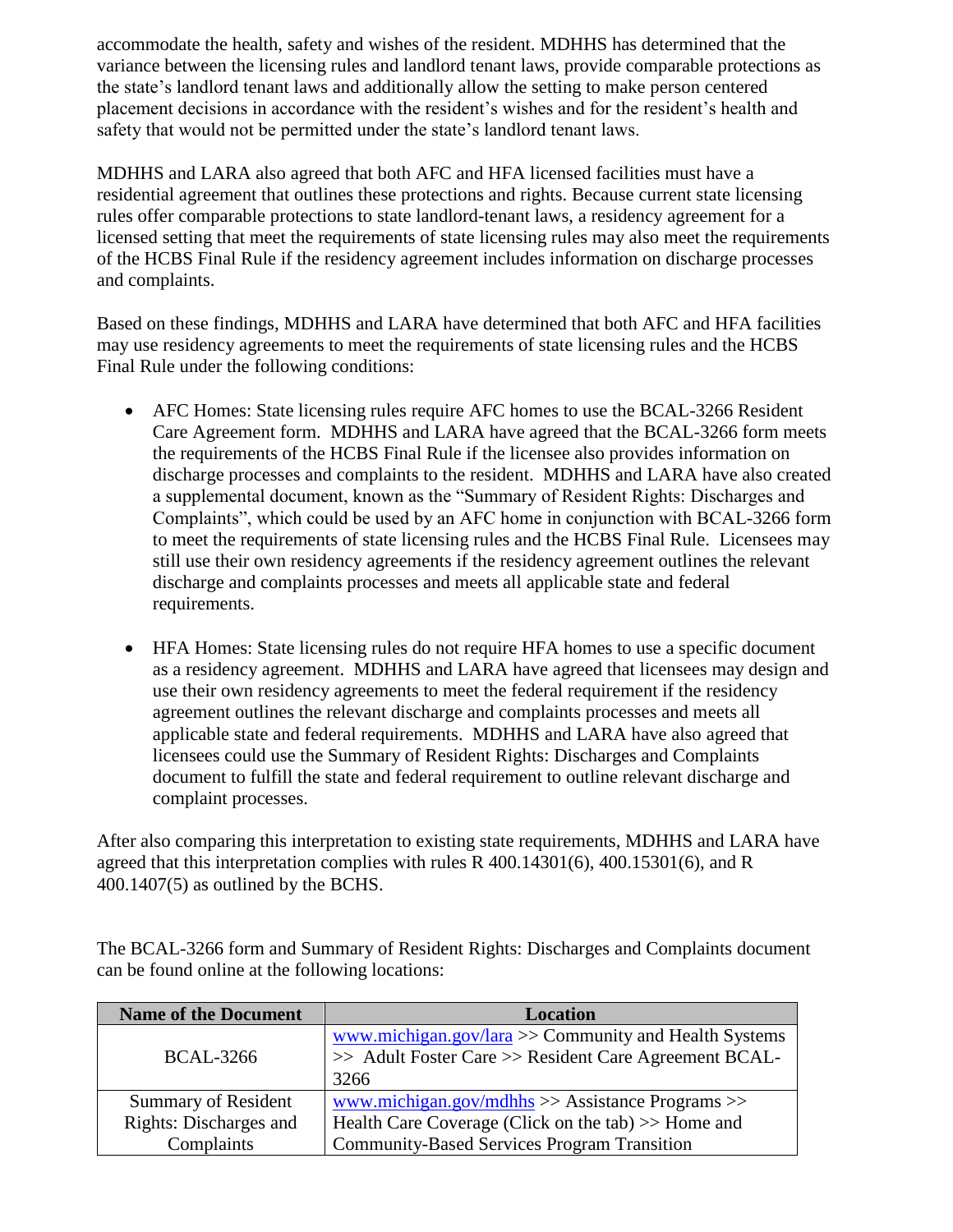#### **HOUSE RULES**

Although house rules are optional under state licensing rules, for the purposes under HCBS Final Rule, house rules will not be permitted.

### **CHOICE OF PROVIDERS**

In many AFC and HFA facilities, the provider of services is the same entity as the owner of the setting. Some stakeholders have contended that this arrangement conflicts with the requirements of the HCBS Final Rule.

The HCBS Final Rule does not expressly prohibit the provision of services in provider-owned and/or controlled settings. The HCBS Final Rule only requires that they be assessed for compliance with the home and community-based characteristics as outlined under the HCBS Final Rule. One of these characteristics is that participants must be offered a choice of providers within the waiver program. A participant could choose a setting that offers services from a specific provider under the following conditions:

- 1. The participant is offered an array of options in terms of where he or she will receive services by his or her supports coordinator.
- 2. If the participant chooses a setting where a specific provider offers services, the participant should also be informed by his or her service agency that he or she is choosing a specific provider by choosing that specific setting.
- 3. The participant should also be provided with information by his or her service agency about how to select a new provider and setting, and the array of available options when he or she desires.
- 4. The participant may also use private funds to reimburse other providers for additional services such as skilled therapies and other assistance.

MDHHS and LARA have determined that this approach complies with state licensing rules.

## **FREEDOM OF MOVEMENT**

State licensing rules allow for settings to require supervision or place restrictions on the freedom of movement of residents or in accordance with the individual's service plan.

The HCBS Final Rule includes the requirement that individuals must not be unnecessarily restricted in their movement.

If an individual has a specific health or safety related need that requires supervision or restriction on the individual's freedom to move inside the setting or in the community this need must be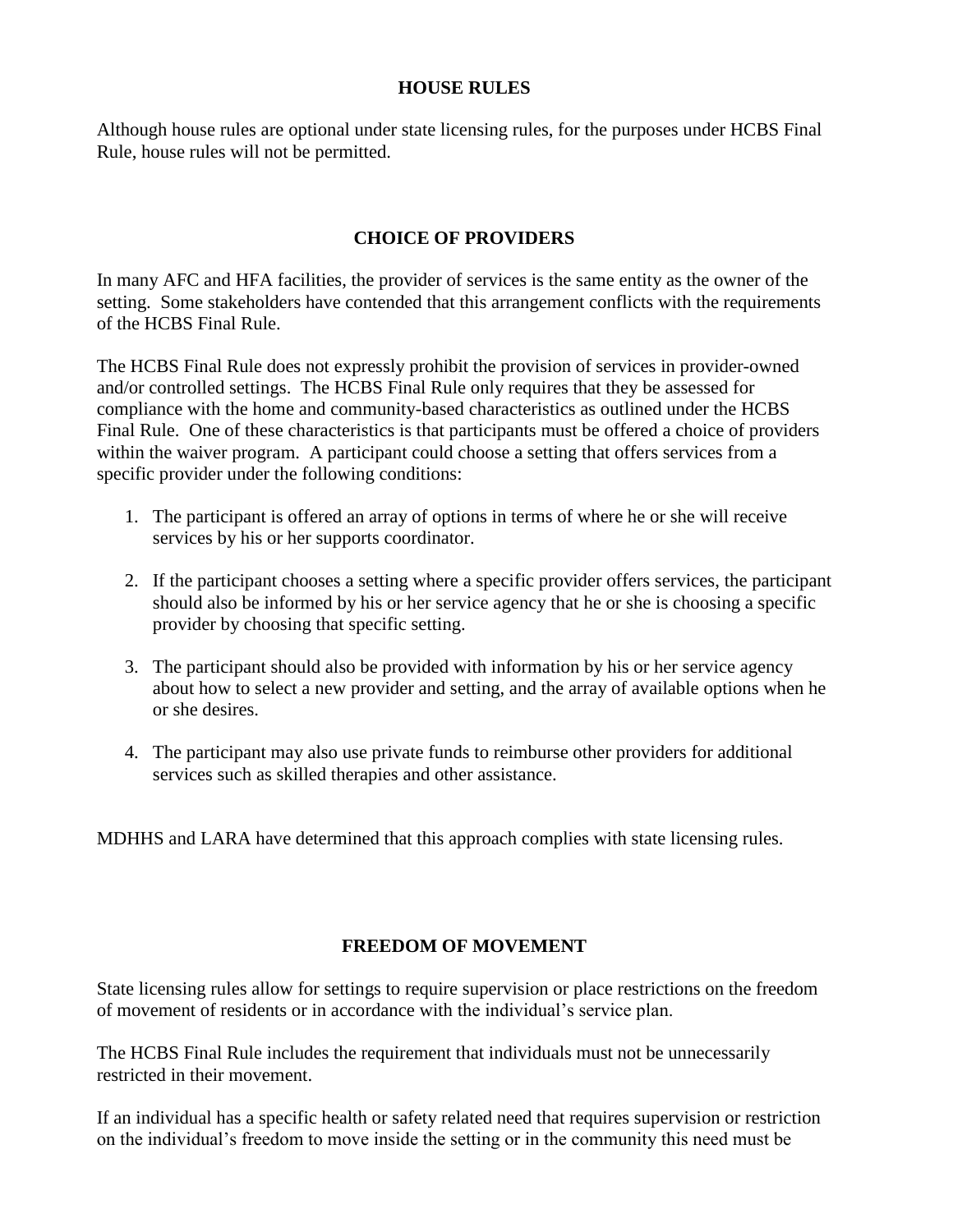clearly documented in the individuals person centered plan and meet all the modification requirements outlined in the modification section of this document.

MDHHS and LARA have determined that this approach complies with state licensing rules.

Specific Licensing Rule Citations: Rule 408, MCLA 400.707(7), R 400.1707(2)(a), and R 400.14301(2)(a)

## **CHOICE OF ROOMMATE**

Residents in many AFC homes and HFA facilities have an option of choosing to live with a roommate.

An individual's choice of roommate and room may be limited by the availability of open rooms within the individual's chosen residential setting. The licensee for the setting should discuss potential options for rooms and roommates with the participant prior to completing the residency agreement. Individuals must be aware of the process to request a different roommate or to change from a shared to a private room should their preferences change over time.

If an individual's preferences cannot be immediately met by a provider individuals must be informed of their right to pursue alternative settings where their preferences related to roommates or private room may be available.

Individuals must be aware of the process to request a different roommate or to change from a shared to a private room

Specific Licensing Rule Citations: R 400.1407(2)(c), R 400.14301(2)(c)

## **ACCESS TO EARNED AND UNEARNED INCOME**

The HCBS Final Rule requires that individuals be able to control their own resources including personal funds.

State licensing rules do not permit a licensee to restrict access to earned income. A provider may offer a safe location for a participant to store earned income, but the provider must make provisions for individuals to access their earned income when desired as part of this arrangement. This arrangement does not conflict with the requirement under the HCBS Final Rule for individuals to be able to control their own resources.

Specific Licensing Rules Citation: R. 400.1407(5), R 400.14301(6)(k), R 400.14315(3), and R 400.1421

# **MODIFICATIONS**

Any modifications to the HCBS settings requirements needed by an individual must be supported by a specific assessed health and/or safety need and justified in the person-centered plan.